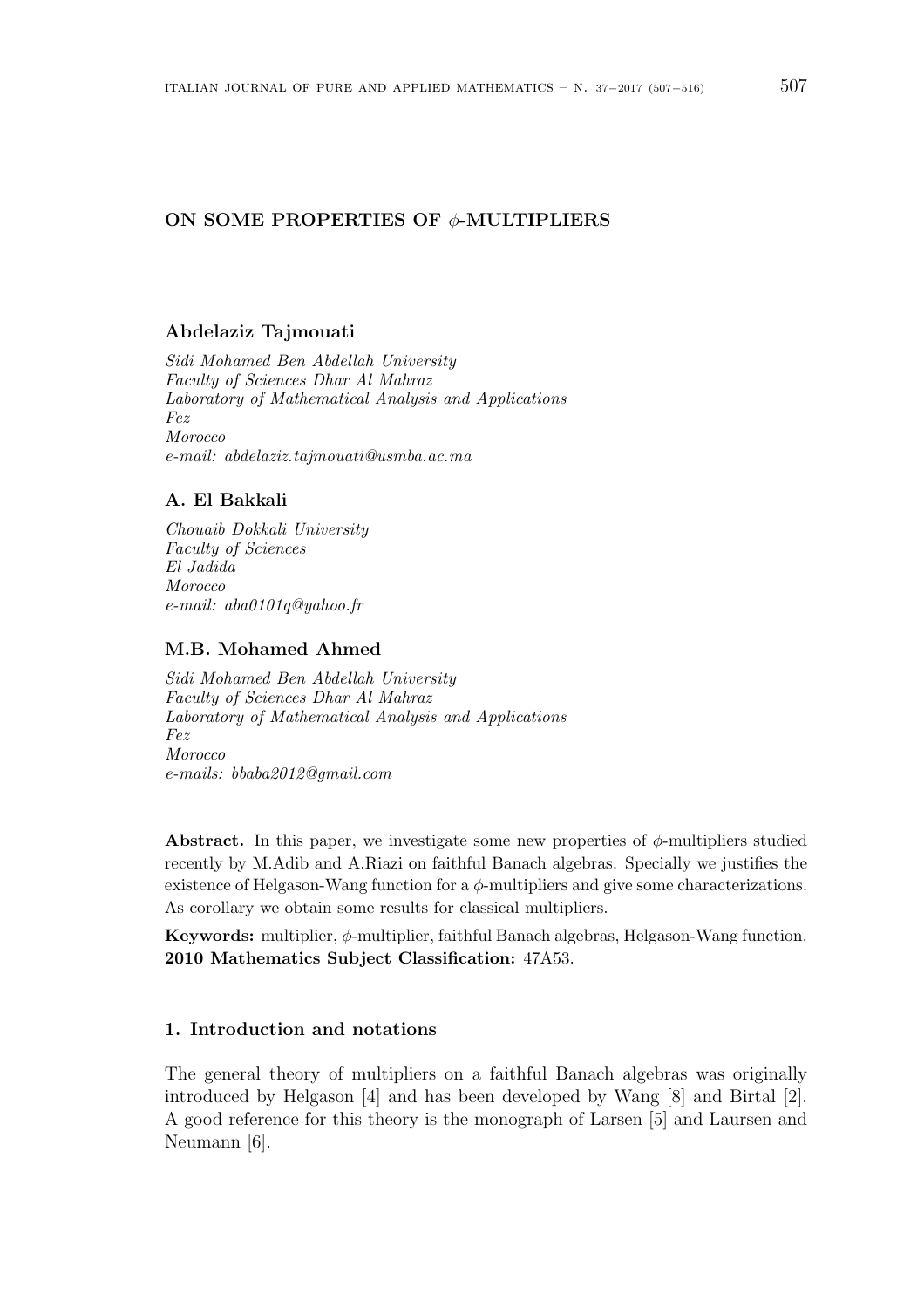In the following, let *A* denote a complex Banach algebra. We recall that a mapping  $T : \mathcal{A} \to \mathcal{A}$  is said to be a multiplier if for all  $x, y \in \mathcal{A}$ 

$$
x(Ty) = (Tx)y.
$$

The set of multipliers of  $A$  is denoted by  $M(A)$ . It is well known that if  $A$  is faithful (see definition below) then  $M(\mathcal{A})$  is a closed commutative subalgebra of  $\mathcal{B}(\mathcal{A})$  the Banach algebra of all bounded linear operators of  $\mathcal{A}$  (see [1], [5], [6]).

We shall say that two elements  $x, y \in A$  are orthogonal whenever  $xy = yx = 0$ . Given a nonempty subset *B* of *A* the orthogonal of *B* is defined to be the set

$$
B^{\top} := \{ x \in \mathcal{A} : xy = yx = 0 \text{ for each } y \in B \}.
$$

Trivially,  $B^{\top}$  is a closed two sided ideal of  $\mathcal{A}$ .

Recall that the left annihilator and the right annihilator of *B* are respectively the sets:

$$
lanB = \{x \in A : xB = \{0\}\}\
$$
 and  $ranB = \{x \in A : Bx = \{0\}\}.$ 

We say that *A* is faithful (or without order) if  $lanA = \{0\}$  or  $ranA = \{0\}$ , *A* is semi prime if  $\{0\}$  is the unique two-sided ideal *J* such that  $J^2 = \{0\}$  and *A* is said semi simple if rad  $(A) = \{0\}$  where rad A is the (Jacobson) radical of A, see  $[1], [5], [6].$ 

Note that if *A* is semi prime then *A* is faithful. Moreover if  $xAx = \{0\}$  then  $x = 0$ . It is well known that each semi simple algebra is semi prime and therefore faithful.

If *A* is a faithful Banach algebra then the linearity and continuity of every  $T \in M(\mathcal{A})$  are automatic and for all  $x, y \in \mathcal{A}$  we have

$$
T(xy) = x(Ty) = (Tx)y.
$$

Let  $\Delta(\mathcal{A})$  denote the set of all maximal regular ideals of a commutative Banach algebra  $\mathcal A$  and let  $\mathcal A^*$  denote the dual of  $\mathcal A$  (see [9]).

Recall that a multiplicative linear functional on a complex Banach algebra *A* is a non-zero linear functional  $m \in A^*$  such that  $m(xy) = m(x)m(y)$  for all  $x, y \in A$ . It is well known that if *A* is a commutative Banach algebra *A* then

$$
rad\,\mathcal{A}=\bigcap_{m\in\Delta(\mathcal{A})}\ker m.
$$

Now, let  $\hat{x}$  denotes the Gelfand transform of  $x \in A$  defined by

$$
\widehat{x}(m) := m(x) \text{ for each } m \in \Delta(\mathcal{A}).
$$

Recall that *A* is semi simple if and only if for every non-zero element *x* of *A* there exists some  $m \in \Delta(\mathcal{A})$  such that  $\hat{x}(m) \neq 0$ , obviously this condition implies that if  $\hat{x}(m)$  is zero for all  $m \in \Delta(\mathcal{A})$  then  $x = 0$  [9].

Recently, Riazi and Adib [7] have defined and studied the concept of *ϕ*multipliers where  $\phi$  is a homomorphism from  $\mathcal A$  to  $\mathcal A$  which is a generalization of multipliers if  $A$  is a faithful Banach algebra.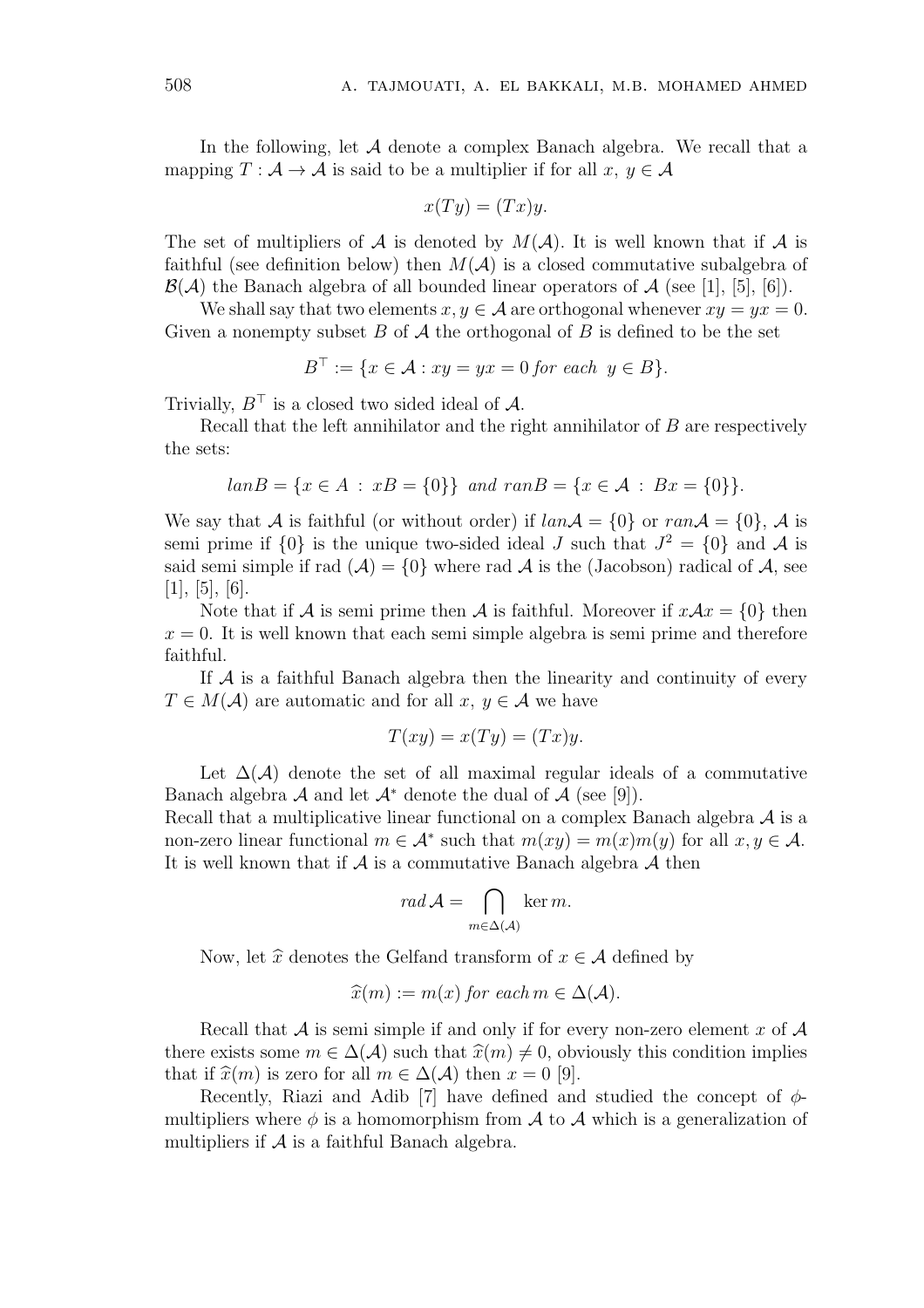**Definition 1.1** [7] Let  $\mathcal A$  be a Banach algebra,  $\phi$  be a homomorphism from  $\mathcal A$  to *A* and  $T: A \rightarrow A$  be a continuous linear mapping.

*T* is said  $\phi$ -multiplier on *A* if for all  $x, y \in A$ , we have

$$
T(xy) = T(x)\phi(y) = \phi(x)T(y).
$$

We denote  $M_{\phi}(\mathcal{A})$  the collection of all  $\phi$ -multipliers of  $\mathcal{A}$  where  $\phi$  is a homomorphism.

An immediate example of a  $\phi$ -multiplier of a Banach algebra  $\mathcal A$  is given by *L*<sup>*a*</sup>  $\circ$  *ϕ* where *a*  $\in$  *com*(*A*) (*com*(*A*) the commutator of *A*) and *L*<sup>*a*</sup> : *x*  $\in$  *A* → *ax* the left multiplication operator by *a*.

If *A* is a commutative Banach algebra with unit *u*, given a multiplier  $T \in M_\phi(\mathcal{A})$ where  $\phi$  is a homomorphism from *A* to *A*, for each  $x \in A$  we have

$$
(L_{Tu} \circ \phi)x = (Tu)(\phi(x))
$$
  
=  $\phi(u)(Tx)$   
=  $uTx = Tx \ (T \in M_{\phi}(\mathcal{A}), \ \phi \text{ is homomorphism} : \phi(u) = u).$ 

Thus  $T = L_{Tu} \circ \phi$ .

The most important example of a *ϕ*-multipliers is obtained when we take  $\mathcal{A} = L_1(G)$  the group algebra of a locally compact Abelian group *G* [3].

In the following section, we investigate some news properties of  $\phi$ -multipliers and We extend some classical results for multipliers.

#### **2.** *ϕ***-Multipliers and their properties**

**Proposition 2.1** *Let*  $\mathcal{A}$  *be a faithful Banach algebra,*  $\phi$  *be a bounded onto homomorphism from A to A and*  $T : A \rightarrow A$  *be a mapping. T is*  $\phi$ -multiplier on  $\mathcal A$  *if and only if for all*  $x, y \in \mathcal A$  *we have* 

$$
T(x)\phi(y) = \phi(x)T(y).
$$

*Moreover*  $T(A)$  *is a two-sided ideal in*  $A$ *.* 

**Proof.** Directly, is trivial.

Conversely, assume that for all  $x, y \in A$  we have  $T(x)\phi(y) = \phi(x)T(y)$ . Since *A* is faithful then we can consider ran  $A = \{0\}$ . First, for any *x*, *y*, *z*  $\in$  *A* we have

$$
z[\phi(x)T(y)] = \phi(z')[\phi(x)T(y)] \quad (\phi \text{ is onto}: \exists x' \in \mathcal{A} \mid \phi(x') = x)
$$
  
\n
$$
= \phi(z')[T(x)\phi(y)]
$$
  
\n
$$
= [\phi(z')T(x)]\phi(y)]
$$
  
\n
$$
= [T(z')\phi(x)]\phi(y)
$$
  
\n
$$
= T(z')\phi(xy)
$$
  
\n
$$
= \phi(z')T(xy)
$$
  
\n
$$
= zT(xy).
$$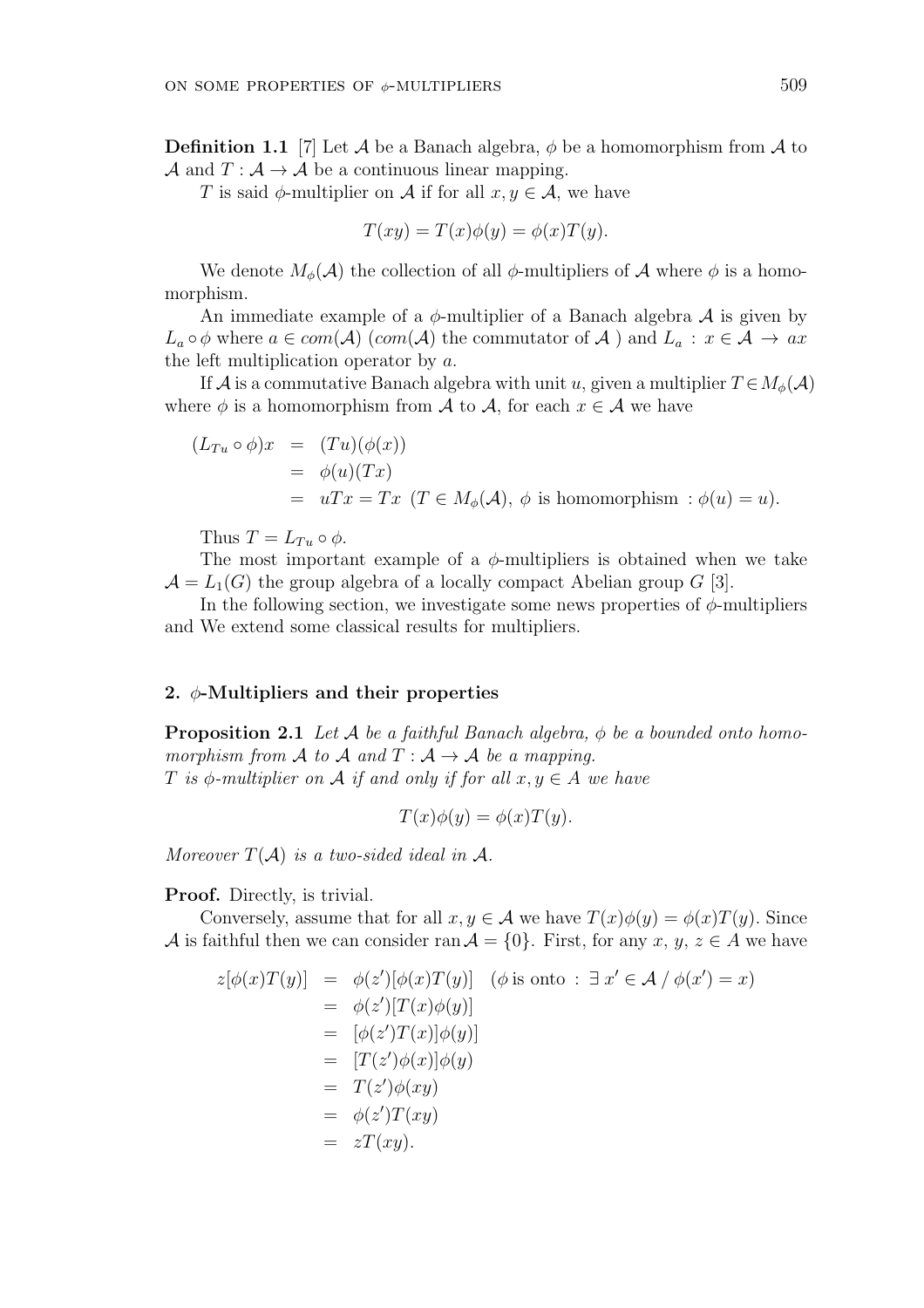Thus  $[\phi(x)T(y) - T(xy)] \in \text{ran } A = \{0\}$ , and therefore the equalities

$$
T(xy) = \phi(x)T(y) = T(x)\phi(y).
$$

Now, we prove that *T* is linear, for any *x*,  $y, z \in A$  and  $\lambda, \mu \in \mathbb{C}$  we have

$$
z[T(\lambda x + \mu y)] = \phi(z')T[\lambda x + \mu y] \quad (\phi \text{ is onto}: \exists z' \in \mathcal{A} \mid \phi(z') = z)
$$
  
=  $T(z')\phi[\lambda x + \mu y]$   
=  $T(z')[\lambda \phi(x) + \mu \phi(y)]$   
=  $\lambda T(z')\phi(x) + \mu T(z')\phi(y)$   
=  $\lambda \phi(z')(Tx) + \mu \phi(z')(Ty)$   
=  $z(\lambda Tx + \mu Ty) \qquad (z = \phi(z')),$ 

which implies that  $z[T(\lambda x + \mu y) - (\lambda Tx + \mu Ty)] = 0$  for all  $z \in \mathcal{A}$  and since ran  $\mathcal{A} = \{0\}$  this implies  $T(\lambda x + \mu y) = \lambda Tx + \mu Ty$ .

To prove that *T* is bounded let  $y, z \in A$  and  $(y_n)_{n \in \mathbb{N}} \subset A$  such that  $||y_n - y|| \to 0$ and  $||T(y_n) - z|| \to 0$ , for  $x \in \mathcal{A}$  arbitrary we have

$$
||xz - xT(y)|| = ||xz - xT(y_n) + xT(y_n) - xT(y)||
$$
  
\n
$$
= ||xz - xT(y_n) + \phi(x')T(y_n) - \phi(x')T(y)||
$$
  
\n
$$
(\phi \text{ is onto}: \exists z' \in A / \phi(z') = z)
$$
  
\n
$$
\leq ||xz - xT(y_n)|| + ||\phi(x')T(y_n) - \phi(x')T(y)||
$$
  
\n
$$
\leq ||x|| ||z - T(y_n)|| + ||T(x')\phi(y_n) - T(x')\phi(y)||
$$
  
\n
$$
\leq ||x|| ||z - T(y_n)|| + ||T(x')|| ||\phi|| ||y_n - y|| \to 0
$$

which implies that  $x(z - T(y)) = 0$ , since ran  $\mathcal{A} = \{0\}$  therefore  $z = Ty$  and by the closed graph theorem we conclude that *T* is a bounded operator.

Finally let  $y \in T(A)$  and  $z \in A$ , then there exists  $x \in A$  such that  $y = T(x)$ . Since  $\phi$  is onto then there exists  $z' \in \mathcal{A}$  such that  $z = \phi(z')$  we obtain that

$$
yz = T(x)z = T(x)\phi(z') = T(xz') \in T(\mathcal{A})
$$

and

$$
zy = zT(x) = \phi(z')T(x) = T(z'x) \in T(\mathcal{A}).
$$

 $\blacksquare$ 

Then  $T(A)$  is a two-sided ideal in  $A$ .

**Remark** 2*.*1*.* In hypothesis of the Proposition 2.1 if we take *A* a semi simple Banach algebra it suffice to suppose that  $\phi$  is onto homomorphism because in this case it is automatically continuous by the Johnson's theorem [9].

**Theorem 2.1** *Let A be a semi prime Banach algebra, ϕ be an onto homomorphism.* If  $T \circ \phi = \phi \circ T$  *for all*  $T \in M_{\phi}(\mathcal{A})$  *then*  $M_{\phi}(\mathcal{A})$  *is semi prime Banach algebra.*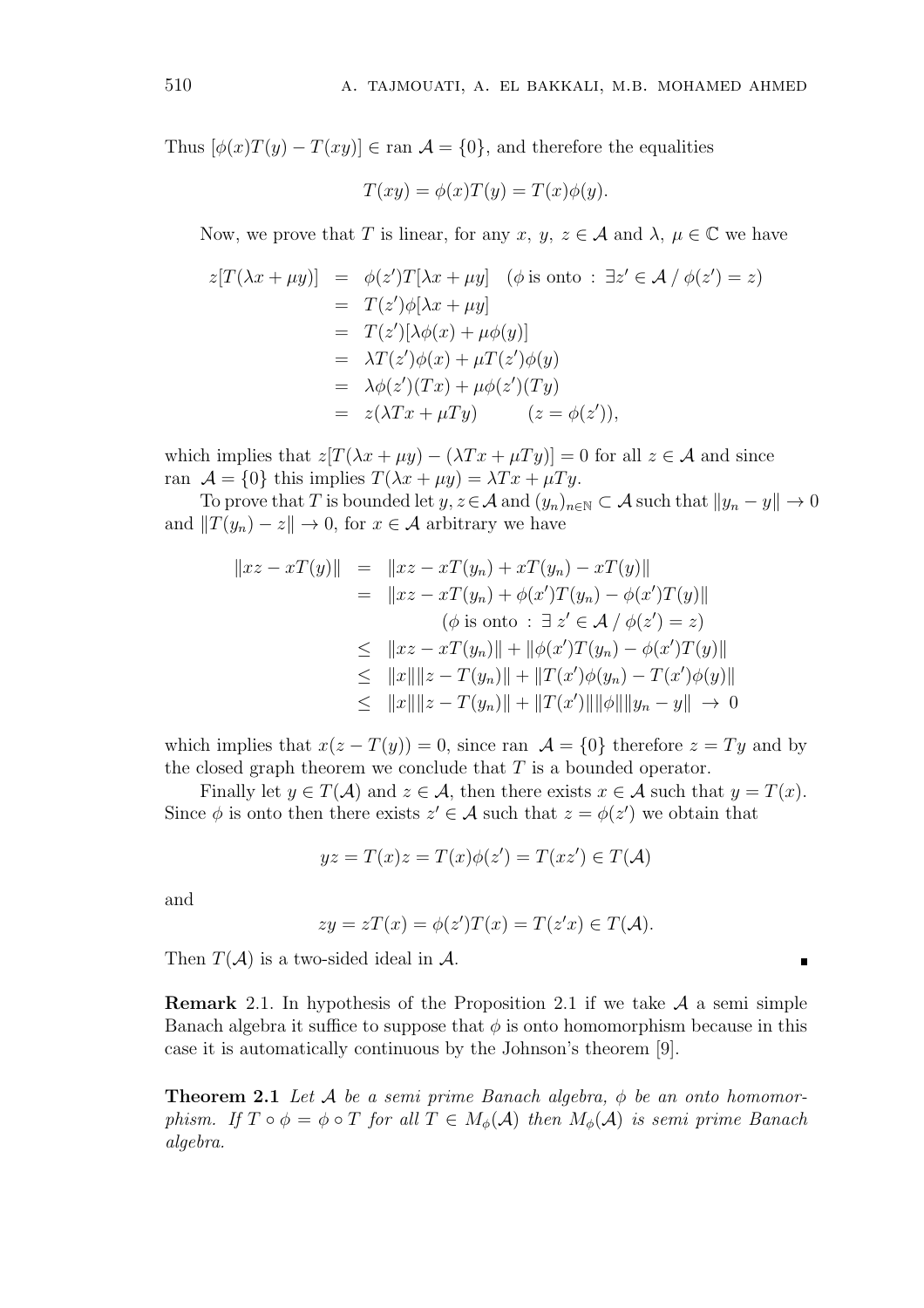**Proof.** Let *J* be a two-sided ideal of  $M_{\phi}(\mathcal{A})$  such that  $J^2 = \{0\}$  and  $T \in J$ . We have for all  $x, y \in \mathcal{A}$ :

$$
(Tx)(Ty) = (Tx)(T[\phi(y')]) \quad (\phi \text{ is onto}: \exists y' \in \mathcal{A} / y = \phi(y'))
$$
  
= 
$$
(Tx)(\phi[T(y')]) \quad (T \circ \phi = \phi \circ T)
$$
  
= 
$$
\phi(x)T^2(y') = 0 \quad (T \in M_{\phi}(\mathcal{A}) \text{ and } T^2 \in J^2 = \{0\}).
$$

Then the two-sided ideal  $T(A)$  in *A* satisfy  $[T(A)]^2 = \{0\}$ , since *A* is semi prime we conclude that  $T(A) = \{0\}$ . Therefore  $T = 0$ , and hence  $J = \{0\}$ . We deduce that  $M_{\phi}(\mathcal{A})$  is semi prime Banach algebra.

As corollary of this theorem, we obtain the classical following result [1, Theorem 1.4.4 ch IV].

**Corollary 2.1** *Let A be a semi prime Banach algebra then M*(*A*) *is semi prime Banach algebra.*

**Proof.** Since *A* is semi prime then  $M(A) = M_{Id_A}(A)$  ( $Id_A$  the identity operator) and by theorem 2.1 we deduce that  $M(A)$  is semi prime.

**Lemma 2.1** *Let A be a semi prime Banach algebra, ϕ be an onto homomorphism from A to A and*  $T \in M_\phi(\mathcal{A})$  *such that*  $\phi \circ T = T \circ \phi$ *. Then we have* 

$$
\ker(T^2) \subseteq \ker(\phi \circ T).
$$

**Proof.** Let  $x \in \text{ker}(T^2)$  and  $a \in \mathcal{A}$  arbitrary, then

$$
(\phi \circ T)(x)a(\phi \circ T)(x) = (\phi \circ T)(x)\phi(a')(\phi \circ T)(x)
$$
  
\n
$$
(\phi \text{ is onto, then } \exists a' \text{ such that } \phi(a') = a)
$$
  
\n
$$
= (T \circ \phi)(x)\phi(a')(\phi \circ T)(x) \quad (\phi \circ T = T \circ \phi)
$$
  
\n
$$
= [T(\phi(x))\phi(a')] \phi(T(x))
$$
  
\n
$$
= [\phi^2(x)T(a')] \phi(T(x))
$$
  
\n
$$
(T \in M_{\phi}(\mathcal{A}) : T(\phi(x))\phi(a') = \phi^2(x)T(a'))
$$
  
\n
$$
= \phi^2(x)[T(a')\phi(T(x))]
$$
  
\n
$$
= \phi^2(x)\phi(a')T^2(x)
$$
  
\n
$$
(T \in M_{\phi}(\mathcal{A}) : T(a')\phi(T(x)) = \phi(a')T^2(x))
$$
  
\n
$$
= 0 \quad (x \in \ker(T^2) : T^2(x) = 0),
$$

which proves that  $(\phi \circ T)(x) \mathcal{A}(\phi \circ T)(x) = \{0\}$ , and since A is semi prime then  $(\phi \circ T)(x) = 0$  and  $x \in \text{ker}(\phi \circ T)$ . Finally we obtain  $\text{ker}(T^2) \subseteq \text{ker}(\phi \circ T)$ .

**Theorem 2.2** *Let*  $A$  *be a semi prime Banach algebra,*  $\phi$  *be a bijective homomorphism from A to A and*  $T \in M_{\phi}(\mathcal{A})$  *such that*  $\phi \circ T = T \circ \phi$ *. Then* 

$$
\ker(T^2) = \ker T.
$$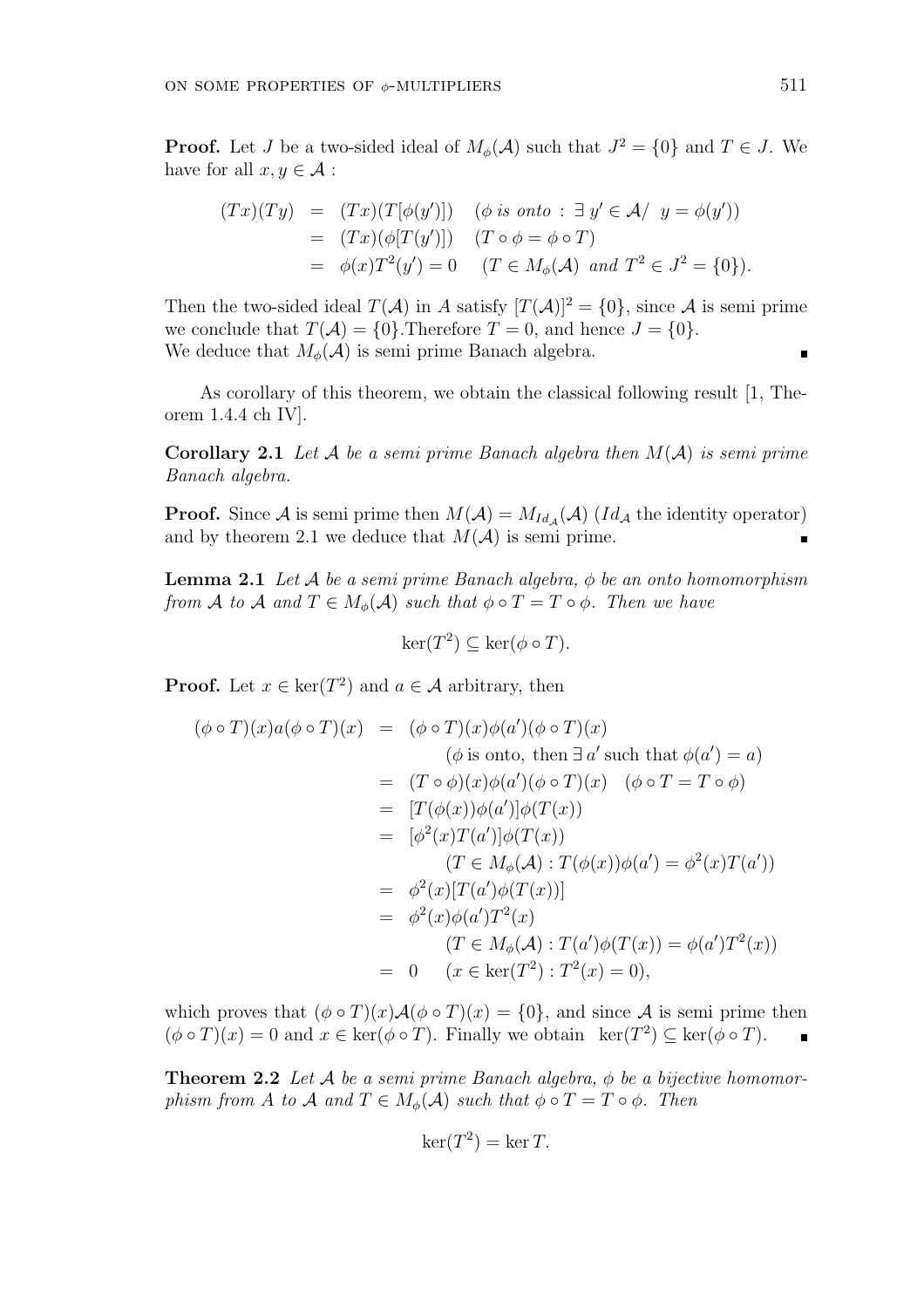**Proof.** It's clear that ker(*T*)  $\subseteq$  ker(*T*<sup>2</sup>). On the other hand, since  $\phi$  is bijective by Lemma 2.1 we have

$$
\ker(T^2) \subseteq \ker(\phi \circ T) = \ker(T).
$$

Therefore

$$
\ker(T^2) = \ker T.
$$

**Corollary 2.2** *Let A be a semi prime Banach algebra and*  $T \in M(\mathcal{A})$  *then* 

$$
\ker(T^2) = \ker T.
$$

**Proof.** Since *A* is a semi prime Banach algebra and  $T \in M(\mathcal{A})$  then  $T \in M_{Id_{\mathcal{A}}}(\mathcal{A})$ and by Theorem 2.2, we obtain that

$$
\ker(T^2) = \ker T.
$$

 $\blacksquare$ 

**Theorem 2.3** *Let A be a semi prime Banach algebra, ϕ be an onto homomorphism from A to A and*  $T \in M_\phi(\mathcal{A})$  *such that*  $\phi \circ T = T \circ \phi$ *. Then we have* 

$$
T(\mathcal{A}) \cap \ker(T) \subseteq \ker(\phi) \subseteq \ker(T)
$$

**Proof.** Let  $x \in T(A) \cap \text{ker}(T)$  then  $Tx = 0$  and  $\exists z \in A$  such that  $x = Tx$ . We have, for all  $a \in \mathcal{A}$ ,

$$
\begin{array}{rcl}\n\phi(x)a\phi(x) & = & \phi(Tz)\phi(a')\phi(Tz) & (x = Tz \text{ and } \phi \text{ is onto } : \exists a' \in \mathcal{A} \mid \phi(a') = a) \\
& = & T(\phi(z))\phi(a')\phi(Tz) & (\phi \circ T = T \circ \phi) \\
& = & \phi^2(z)T(a')\phi(Tz) & (T \in M_\phi(\mathcal{A}) : T(\phi(z))\phi(a') = \phi^2(z)T(a')) \\
& = & \phi^2(z)\phi(a')T^2(z) & (T \in M_\phi(\mathcal{A}) : T(a')\phi(Tz) = \phi(a')T^2(z)) \\
& = & 0 & (T^2(z) = T(Tz) = T(x) = 0).\n\end{array}
$$

We conclude that  $\phi(x) \mathcal{A} \phi(x) = \{0\}$  and since  $\mathcal A$  is semi prime then  $\phi(x) = 0$  and  $x \in \text{ker } \phi$ . Therefore,  $T(A) \cap \text{ker}(T) \subseteq \text{ker } \phi$ .

Let  $x \in \text{ker } \phi$ . We have, for all  $a \in \mathcal{A}$ ,

$$
T(x)aT(x) = T(x)\phi(a')T(x) \quad (\phi \text{ is onto}: \exists a' \in \mathcal{A} / \phi(a') = a))
$$
  
=  $\phi(x)T(a')T(x) \quad (T \in M_{\phi}(\mathcal{A}): T(x)\phi(a') = \phi(x)T(a'))$   
= 0 \quad (x \in \text{ker }\phi: \phi(x) = 0).

We conclude that  $T(x)AT(x) = \{0\}$ , since A is semi prime then  $T(x) = 0$  and  $x \in \ker T$ . Therefore,

$$
\ker \phi \subseteq \ker T.
$$

We obtain assertion (i) of [1, Theorem 1.4.32 Ch IV] as corollary of this theorem.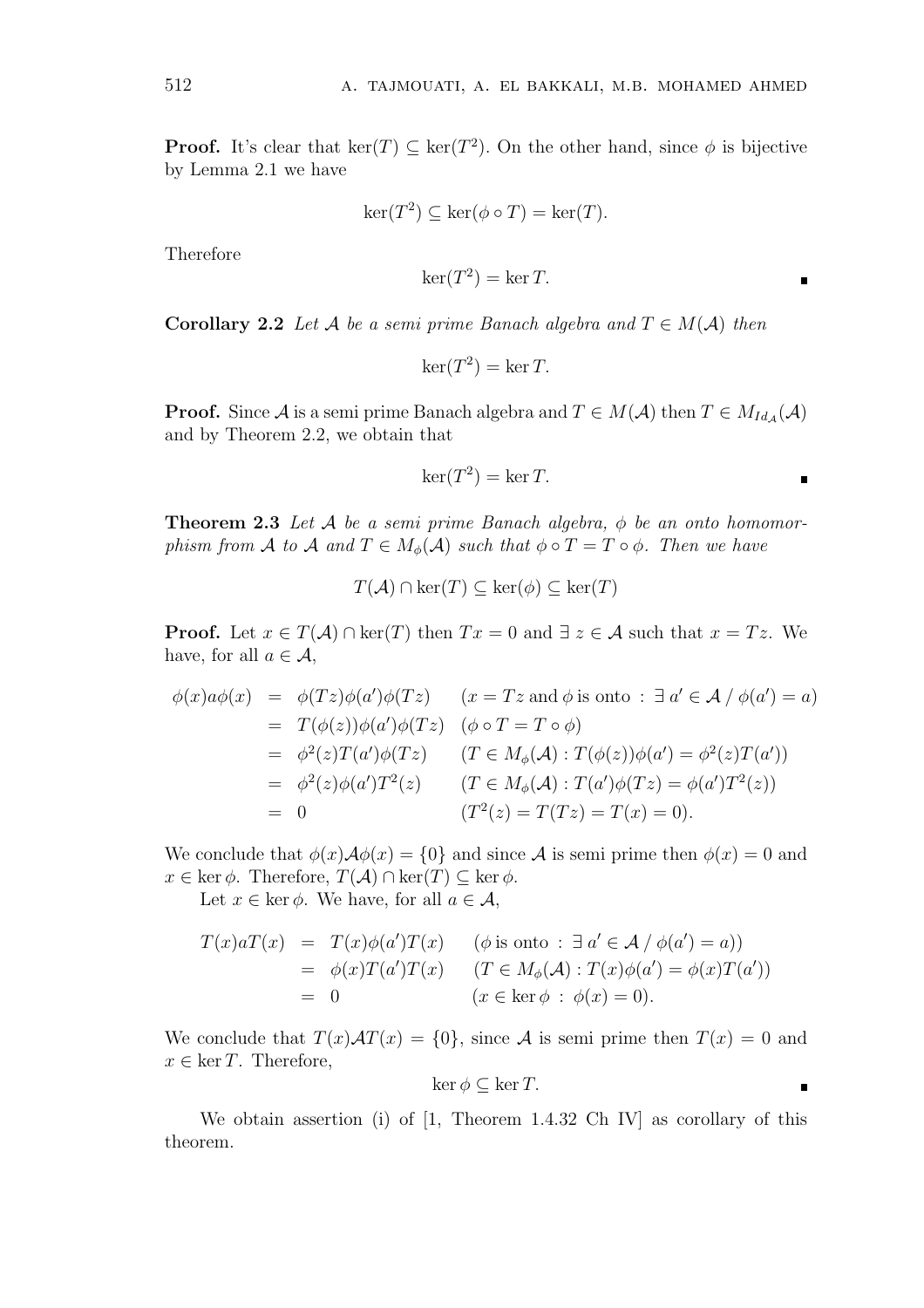**Corollary 2.3** *Let*  $\mathcal{A}$  *be a semi prime Banach algebra and*  $T \in M(\mathcal{A})$  *then* 

$$
T(\mathcal{A}) \cap \ker(T) = \{0\}.
$$

**Proof.** Since *A* is a semi prime Banach algebra and  $T \in M(\mathcal{A})$  then  $T \in M_{Id_{\mathcal{A}}}(\mathcal{A})$ and by Theorem 2.3 we obtain  $T(A) \cap \text{ker}(T) \subseteq \text{ker } Id_A = \{0\}$ , consequently

$$
T(\mathcal{A}) \cap \ker(T) = \{0\}.
$$

**Theorem 2.4** *Let*  $A$  *be a faithful Banach algebra,*  $\phi$  *be a homomorphism from*  $A$ *to A* and  $T \in M_\phi(\mathcal{A})$ . Then we have the following inclusions

- $(T) \ \overline{T(A)} \subseteq [\phi(\ker(T))]^{\top}$
- $(2)$   $\phi(\ker(T)) \subseteq [T(\mathcal{A})]^{\top}$ .

#### **Proof.**

(1) Let  $x \in \ker T$  and  $y \in \overline{T(A)}$ , then  $\exists (z_n)_{n \in \mathbb{N}} \subset A$  such that  $y = \lim_{n \to \infty} Tz_n$ and we have

$$
\phi(x)Tz_n = T(x)\phi(z_n) = 0 \quad (T \in M_\phi(\mathcal{A}) \text{ and } x \in \text{ker}(T)),
$$

and hence  $\phi(x)y = \lim_{n \to \infty} \phi(x)Tz_n = 0$  for all  $x \in \text{ker } T$  and  $y \in \overline{T(A)}$ . In same way, we show that  $y\phi(x) = 0$  for all  $x \in \text{ker } T$  and  $y \in \overline{T(A)}$ . Therefore,  $T(A) \subseteq [\phi(\ker(T))]^{\top}$ .

(2) Let  $x \in \text{ker } T$  and  $y \in T(\mathcal{A})$ , then  $Tx = 0$  and  $\exists z \in \mathcal{A}$  such that  $y = Tz$ it follows that  $\phi(x)y = \phi(x)Tz = T(x)\phi(z) = 0$ . In same wa, we show that  $y\phi(x) = 0$ , therefore,  $\phi(\ker(T)) \subseteq [T(\mathcal{A})]^{\top}$ .

As corollary of this theorem, we obtain assertion (i) of [1, Theorem 1.4.9, Ch. IV].

**Corollary 2.4** *Let A be a faithful Banach algebra and*  $T \in M(A)$  *then the following inclusions holds*

- $(T(T)$  *T*(*A*) ⊆ [ker *T*]<sup> $⊤$ </sup>
- $(2)$  ker  $T$  ⊂  $[T(A)]^{\top}$ .

**Proof.** Since *A* is a faithful Banach algebra and  $T \in M(\mathcal{A})$  then  $T \in M_{Id_{\mathcal{A}}}(\mathcal{A})$ . Theorem 2.4 implies that

- $(T(T)$  *T*(*A*) ⊆ [ker *T*]<sup> $⊤$ </sup>
- $(2)$  ker  $T \subseteq [T(\mathcal{A})]^{\top}$ .

In the next theorem, we justifies the existence of Helgason-Wang function (for details, see [1], [5] and [6]) of a  $\phi$ -multiplier on  $\mathcal{A}$ .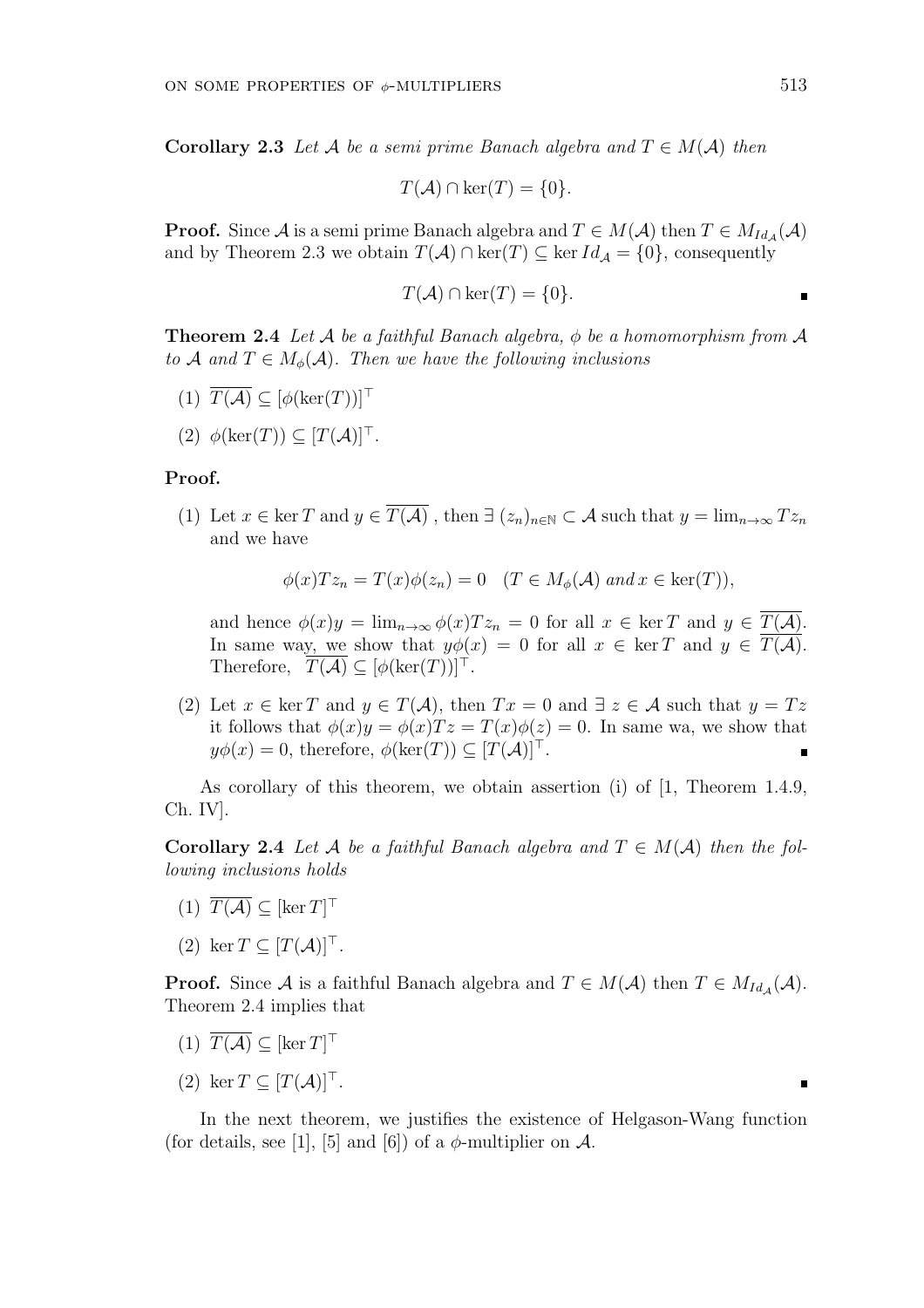**Theorem 2.5** *Let A be a semi simple commutative Banach algebra and ϕ be a homomorphism from A to A. Then, for each*  $T \in M_{\phi}(\mathcal{A})$ *, there exists an unique continuous function*  $\varphi_T$  *on*  $\Delta(\mathcal{A})$  *such that the equation* 

$$
\widehat{Tx}(m) = \varphi_T(m)\widehat{\phi(x)}(m)
$$

*holds for all*  $x \in A$  *and all*  $m \in \Delta(A)$ *.* 

*Moreover,*  $|\varphi_T(m)| \leq \frac{||m|| ||T||}{||m \circ \phi||}$  *for all*  $m \in \Delta(\mathcal{A})$ *.* 

**Proof.** For each  $m \in \Delta(\mathcal{A})$  take  $x \in A$  such that  $\widehat{\phi(x)}(m) \neq 0$  and define

$$
\varphi_T(m) := \frac{\widehat{Tx}(m)}{\widehat{\phi(x)}(m)}.
$$

The definition of  $\varphi_T$  is independent of *x* because if  $y \in \mathcal{A}$  such that  $\widehat{\phi(y)}(m) \neq 0$ then since  $(Tx)\phi(y) = \phi(x)(Ty)$  we obtain

$$
\frac{\widehat{Tx}(m)}{\widehat{\phi(x)}(m)} = \frac{\widehat{Ty}(m)}{\widehat{\phi(y)}(m)}.
$$

Hence the function  $\varphi_T$  is well defined.

Suppose  $\widehat{\phi}(x)(m) = 0$  and let  $y \in \mathcal{A}$  such that  $\widehat{\phi(y)}(m) \neq 0$ . Then we have

$$
\widehat{Tx}(m)\widehat{\phi(y)}(m) = \widehat{\phi(x)}(m)\widehat{Ty}(m) = 0,
$$

which implies  $\widehat{T}x(m) = 0$ . Hence  $\widehat{T}x(m) = \varphi_T(m)\widehat{\phi(x)}(m)$  for all  $x \in A$  and  $m \in \Delta(\mathcal{A})$ .

On other hand, since  $\phi$  is a homomorphism from semi-simple commutative Banach  $\mathcal A$  then by Gelfant theorem  $\phi$  is automatically continuous [9], consequently  $\varphi_T$  is a continuous function on  $\Delta(\mathcal{A})$  with the Gelfand topology.

To prove the uniqueness of  $\varphi_T$ , suppose that there is an other complex-valued function defined on  $\Delta(\mathcal{A})$  denote  $\psi$  for which  $\widehat{T}x = \widehat{\psi}(x)$ . Then

$$
(\varphi_T(m) - \psi(m))\tilde{\phi}(x)(m) = 0 \text{ for all } x \in \mathcal{A}
$$

Therefore,  $\varphi_T(m) = \psi(m)$ .

Let us denote

$$
||m|| := sup\{|\widehat{x}(m)| : ||x|| = 1\}
$$

and

$$
||m \circ \phi|| := sup{|\phi(x)(m)| : ||x|| = 1}
$$

Because  $0 < ||m|| \le 1$  and  $0 < ||m \circ \phi|| \le ||\phi|| < \infty$ , for each  $x \in \mathcal{A}$  we have

$$
|\varphi_T(m)||\widehat{\phi(x)}(m)| = |\varphi_T(m)\widehat{\phi(x)}(m)| = |\widehat{T}x(m)| \le ||m|| ||T|| ||x||.
$$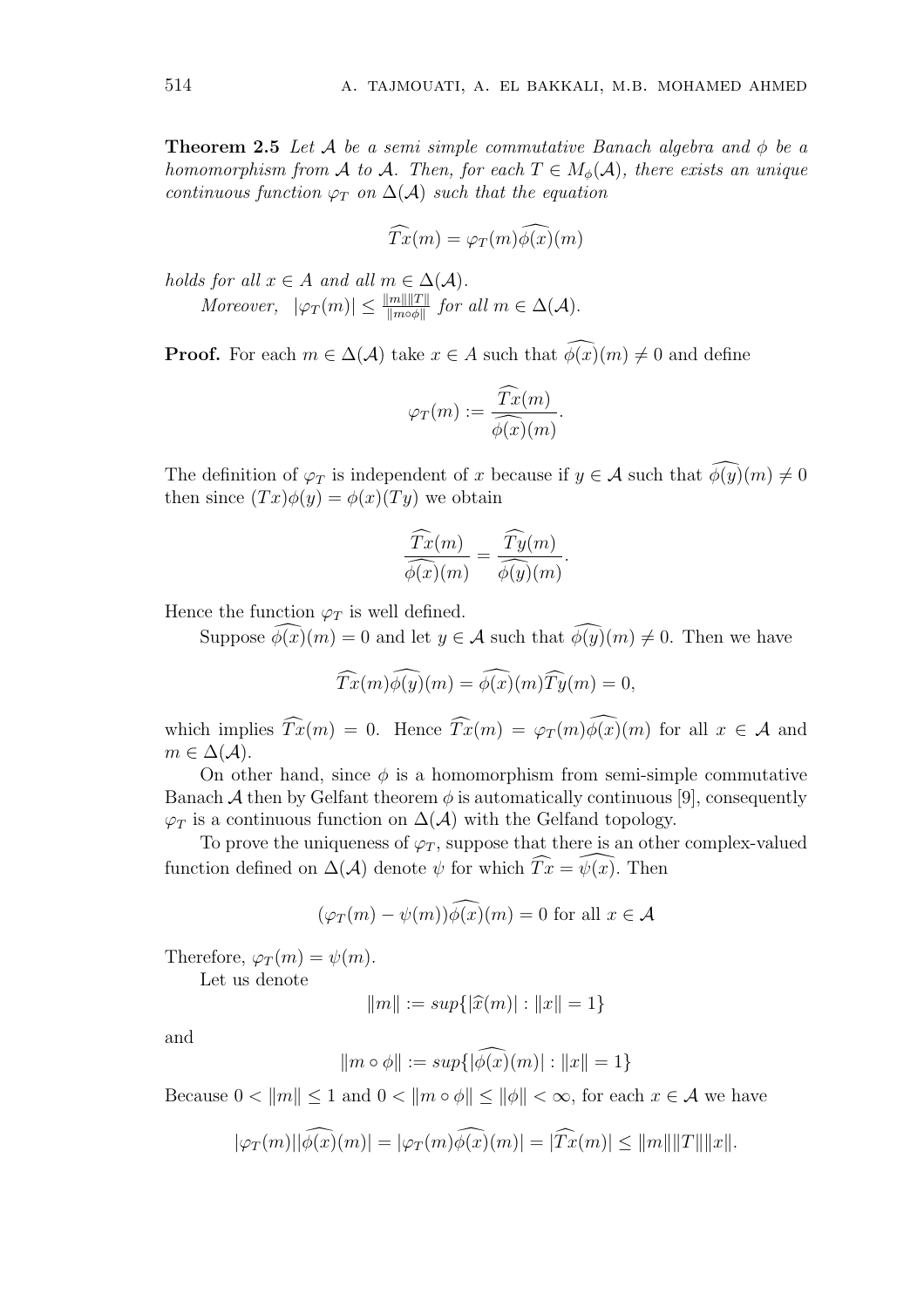We obtain, for  $x \in \mathcal{A}$ , such that  $||x|| = 1$ 

$$
|\varphi_T(m)| \leq \inf_{\|x\|=1} \frac{\|m\| \|T\|}{|\widehat{\phi(x)}(m)|} \\ \leq \frac{\|m\| \|T\|}{\sup_{\|x\|=1} |\widehat{\phi(x)}(m)|} \\ \leq \frac{\|m\| \|T\|}{\|m \circ \phi\|}
$$

 $|\mathcal{P}_T(m)| \leq \frac{\|m\| \|T\|}{\|m \circ \phi\|}$  for all  $m \in \Delta(\mathcal{A})$ .

# **Remark** 2*.*2*.*

- 1) The function  $\varphi_T$  given by Theorem 2.5 to a  $\phi$ -multiplier T will be called the Helgason-Wang function of T.
- 2) In Theorem 2.5, if we suppose that  $\phi$  is homomorphism for which there is  $\delta > 0$  such that  $\delta ||m|| \le ||m \circ \phi||$  for all  $m \in \Delta(\mathcal{A})$ , then the function  $\varphi_T$  is bounded and satisfies  $\|\varphi_T\|_{\infty} \leq \frac{1}{\delta}$ *δ ∥T∥.*

As corollary of this theorem, we obtain Wang's theorem [8], [1, Theorem 1.4.14 Ch IV].

**Corollary 2.5** *Let A be a semi simple commutative Banach algebra. Then for each*  $T \in M(\mathcal{A})$  *there exists an unique bounded continuous function*  $\varphi_T$  *on*  $\Delta(\mathcal{A})$ *such that the equation*

$$
\widehat{Tx}(m) = \varphi_T(m)\widehat{x}(m)
$$

*holds for all*  $x \in A$  *and all*  $m \in \Delta(A)$ *. Moreover,*  $\|\varphi_T\|_{\infty} \leq \|T\|$  *for all*  $T \in M(\mathcal{A})$ *.* 

**Proof.** Since *A* is commutative semi-simple Banach algebra and  $T \in M(\mathcal{A})$ . Then  $T \in M_{Id_{\mathcal{A}}}(\mathcal{A}) = M(\mathcal{A})$  and, by Theorem 2.5, we obtain the existence of an unique continuous function  $\varphi_T$  on  $\Delta(\mathcal{A})$  such that the equation

$$
\widehat{T}x(m) = \varphi_T(m)\widehat{Id}_{\mathcal{A}}(\widehat{x})(m) = \varphi_T(m)\widehat{x}(m)
$$

holds for all  $x \in A$  and all  $m \in \Delta(A)$ .

Moreover, by Theorem2.5, we have  $|\varphi_T(m)| \leq \frac{||m|| ||T||}{||m \circ Id_{\mathcal{A}}||}$  for all  $m \in \Delta(\mathcal{A})$ . Then we conclude that  $\|\varphi_T\|_{\infty} \le \frac{\|m\| \|T\|}{\|m\|} = \|T\|$  for all  $T \in M_{Id_{\mathcal{A}}}(\mathcal{A}) = M(\mathcal{A})$ .

**Theorem 2.6** *Let*  $A$  *be a commutative semi simple Banach algebra and*  $\phi$  *be a homomorphism from A to A.* If  $T \in M_{\phi}(\mathcal{A})$  *then we have* 

$$
T(\ker(m \circ \phi)) \subseteq \ker m \text{ for each } m \in \Delta(\mathcal{A}).
$$